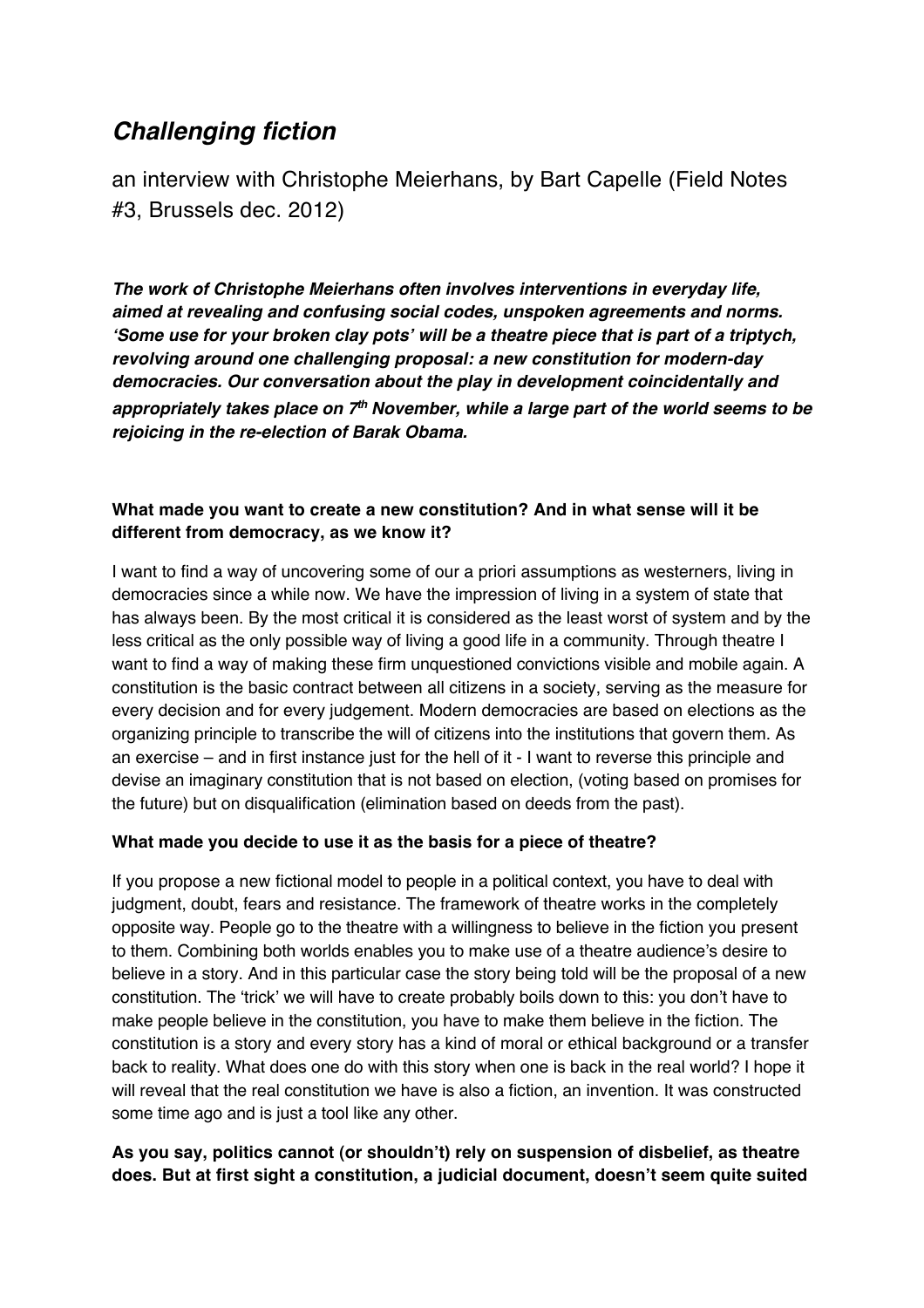## **as the text of a play. How do you want to transform this kind of content into something theatrical?**

In the political world the moment of presenting a new plan to the citizens and convincing them to believe in it, is the campaign. This moment when politicians make their promises focuses on the way of communicating much more than on content. When you look at the American elections for instance, a huge part of it is a show - it is theatre. You can directly transfer a political campaign into a theatre and its still at its right place. It is easiest to imagine the scenario of ʻSome use for your broken clay pots' as a press conference, which is part of an electoral campaign. As in a normal press conference there is the protagonist, an electoral candidate who presents the whole idea of a new constitution to his electors as if wanting to persuade them into accepting it as a system. Without doing anything special, the audience is put into the position of electors. And the electoral candidate - again the extreme being the United States - aims to convince them through theatrical appearance and actions. After the initial presentation the audience will have the time to ask the candidate questions about their programme. That's another way of discovering the script, which will only partly be uncovered by the written monologue. The monologue is a teaser to the play and the question and answer session is the actual story.

#### **It sounds like quite a challenge for an actor.**

Yes, it probably is. Becoming a politician and convincing people with words is part of an actor's job but constructing an argumentation on the spot is not necessarily what an actor is skilled at. On the other hand, for any role an actor has to get into the skin of a character. Often they imagine the personal history of their character and are able to improvise as this character. In this particular case the actor will have to put himself in the skin of the constitution somehow. He (or she) will need to know the story behind it very well. The actor will need to be pretty much convinced of the constitution, just like actors have to believe in a character. The part will require enthusiasm and invention. This can be rehearsed to some extent but in order to answer questions, which will not have been pre-formulated, the actor will need to be inventive on the spot and will have to be actually enjoying it.

# **What happens if you discover gaps or loopholes in the constitution while performing the Q&A part of the piece? Would you let those gaps remain for the next shows? Or could that possibly change the constitution?**

In the first place, the ambition is to prepare the constitution in such a way that all the possible gaps are covered. Of course this can only be theoretical. And of course the audience is there to challenge the constitution and the fiction that's in place. And again, I think that this is a very normal aspect of theatre. The audience is challenging the fiction. A good piece of theatre should be able to incorporate these challenges. But the constitution as a basic script can be improved, that's for sure. If there are better suggestions, there is no reason not to make amendments.

#### **Can you explain where the title ʻSome use for your broken clay pots' came from?**

The accepted beginnings of democracy are commonly situated in classical Athens, in  $5<sup>th</sup>$ century before Christ. The ancient Greeks actually despised the idea of elections, as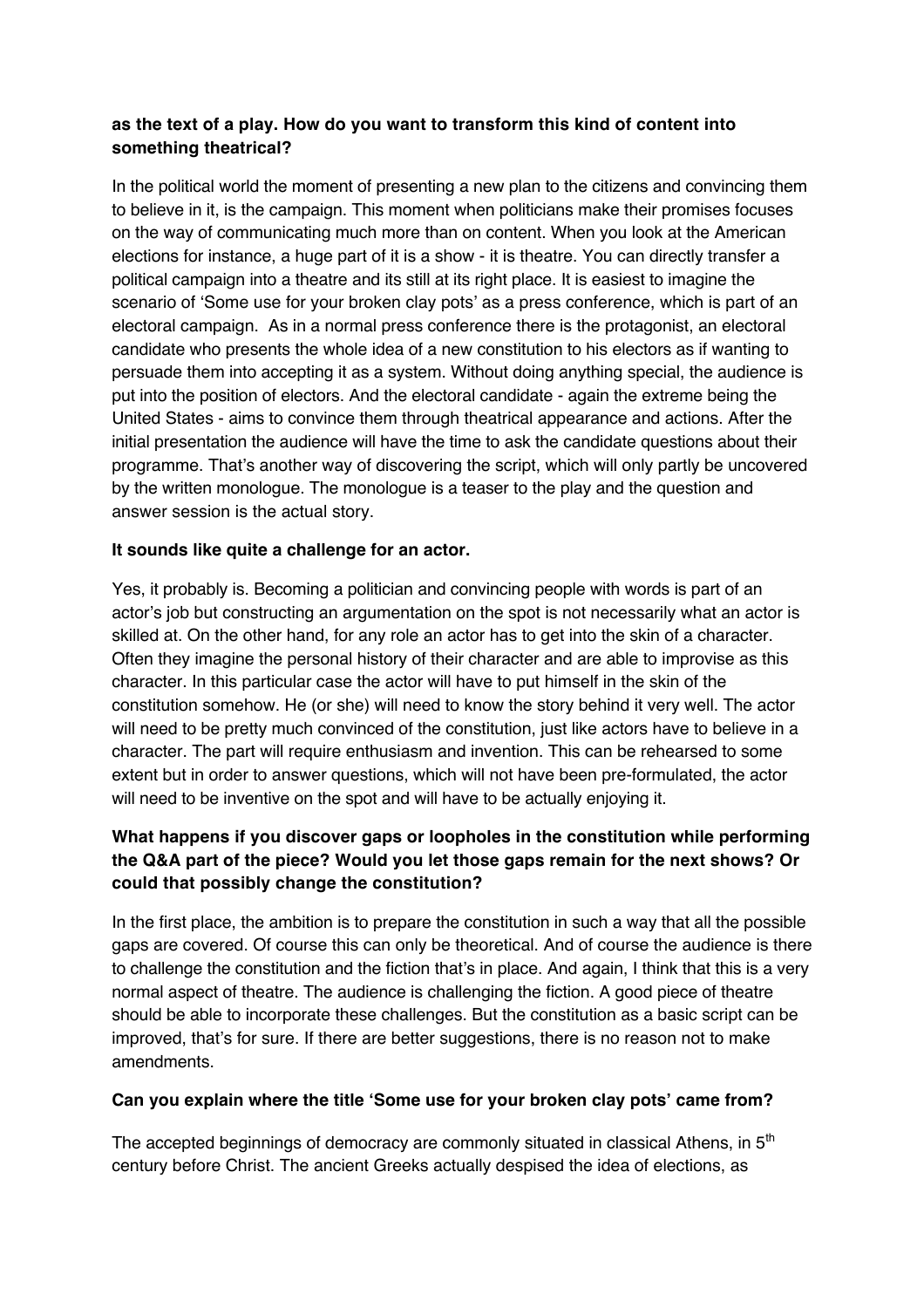something completely undemocratic. To control their representatives they used a system called ostracism. Each year citizens could decide to ban someone from the city, for instance because that person was considered as dangerous or as having a bad influence on the politics of the city. It is difficult to imagine in this day and age, but this banishment wasn't actually considered as a punishment. It was just a measure to neutralize someone away for a while. The banned person's goods would be preserved and could be recovered upon return some ten years later. The term ostracism supposedly refers to the procedure of anonymous voting, in which the names of people to be cast away were engraved on either oyster shells (Greek: ostreon) or pieces of broken clay (ostraka). So that's what inspired the title for this play. Broken clay pots are also considered as useless, as garbage. But we could actually reuse them, just as we can recycle the disposed idea of "positive" disqualification.

## **Recycling the abolished principle of ostracism into a new constitution, is that a way of writing an alternative history?**

You could say so. It is quite difficult to trace how the legacy of the Greeks actually transformed through the centuries into the democratic systems we know today. There is a Roman empire in between which is very important. A lot of aspects of our democracy are Roman and not Greek. The Greek would choose their governors by allotment and this obviously didn't go through to the Romans. To us this kind of random appointment may seem completely crazy, but there were very strong philosophical, religious but also statistical and socio-political reasons for it. Appointment by lot is the best tool against corruption and the best guarantee for equal chances for anybody to access power. But it would be very difficult to defend today. In ancient Greece procedure of choice often involved an oracle. The fact that you find this chance-based selection in a religious context is not at all at a coincidence. If you leave things at random, you let a chance for the unknown, for something that is not in your power to decide for to take place.

#### **Ancient democratic systems where very much ritualized. The importance of ritual is something you also want to incorporate into your constitution.**

Any system that wants to serve as a common basis to organize things among human beings, can only work if people respect it. And there are probably two ways to earn respect. One way is repression: if you don't respect the system you will be killed. The other one is belief. A system can function if people like it and believe in it. But believing in a system is a very artificial act. It is a leap of faith and that is an act of will, a conscious choice. And man has invented rituals in order to celebrate or cultivate this act. And through ritual this rational choice transforms into something, which is felt as almost natural will, as desire. At the annual carnival in Cologne for instance, people take two weeks off work to participate. Not because they have to but because they desire to. In terms of ritualization, a political system should actually be much more of a carnival. People going to vote not because there is a moral obligation or social pressure or out of discontent, but because they believe it's the right way of doing things. Ideally, you shouldn't have any problems of participation rates in elections.

Ritualization is a rational submission to irrationality. And that is a form of wisdom, which we have probably lost in our modern societies. A ritual is a way of shortcutting those problems that will remain unsolvable because of the fact that no rational system can ever be perfect. A system that is supposed to interact with a changing world, with real persons, will always